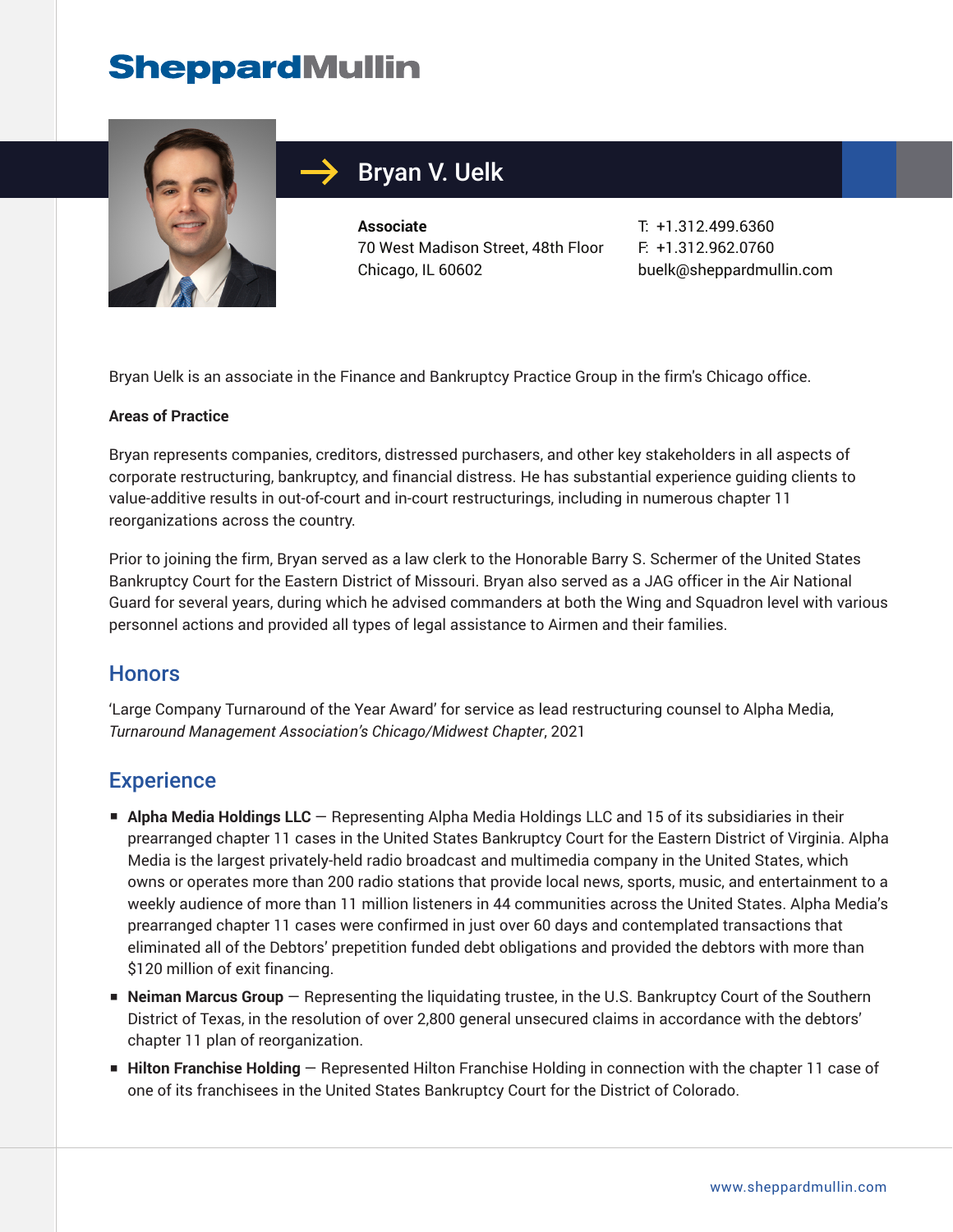- **Aegean Marine Petroleum Network Inc.** Represented Aegean Marine Petroleum Network Inc. and certain subsidiaries ("Aegean"), a leading international marine fuel logistics company with approximately \$900 million of funded indebtedness, in their Chapter 11 cases filed in the United States Bankruptcy Court for the Southern District of New York. Aegean operates in more than 20 countries worldwide with headquarters in Athens, Greece and a corporate office in New York, New York.
- **Sizmek Inc.** Represented Sizmek Inc. and its affiliates, a leading online advertising campaign management and distribution platform for advertisers, media agencies, and publishers, in its out-ofcourt, balance-sheet restructuring of more than \$150 million of funded indebtedness.
- **Transworld Systems Inc.** Represented an ad hoc committee of second lien bondholders in connection with Transworld Systems Inc.'s out-of-court restructuring of more than \$500 million of funded debt obligations. Transworld is a national provider of accounts receivable management, debt collection, and loan servicing solutions. The restructuring was implemented as a simultaneous exchange offer, rights offering, and prepackaged plan solicitation, and ultimately obtained the support of 99% of second lien bondholders, reduced Transworld's debt by more than \$460 million, and raised \$40 million of new equity capital.
- **Think Finance, LLC** Represented Victory Park Capital and certain of its affiliates in connection with Think Finance's Chapter 11 cases in the United States Bankruptcy Court for the Northern District of Texas. Think Finance is a leading provider of financial technology services.
- **Técnicas Marítimas Avanzadas, S.A. de C.V.** Represented Técnicas Marítimas Avanzadas, S.A. de C.V., a maritime logistics services company based in Monterrey, Mexico, and certain of its affiliates (collectively, "TMA"), in a successful out-of-court restructuring that deleveraged TMA's balance sheet and provided TMA with critical liquidity.
- **Seadrill Limited** Represented Seadrill Limited and certain of its direct and indirect subsidiaries in their multi-jurisdictional restructuring of approximately \$20 billion of contract and debt obligations. Seadrill is a leading global provider of offshore contract drilling services and employs nearly 4,000 individuals across 22 countries and five continents. Seadrill's pre-arranged Chapter 11 cases, one of the largest filings in 2017 based on asset size, resulted in the re-profiling of approximately \$6 billion of secured debt, eliminated approximately \$3.5 billion of unsecured bond and contractual obligations, and facilitated a capital investment of more than \$1 billion.
- **Linn Energy, LLC** Represented Linn Energy, LLC and its affiliates in its Chapter 11 cases filed in the United States Bankruptcy Court for the Southern District of Texas. Linn is a leading independent oil and natural gas exploration and production company with operations in 12 states and eight discrete U.S. regions.
- **Quintana Energy Services, LP** Represented a provider of oilfield services in the oil and gas industry, in connection with its out-of-court recapitalization consisting of \$40 million second lien term loan provided by investors and the restructuring of its revolving credit facility agented by Amegy Bank.

### Articles

- Preparing PE Sponsors and Private Credit Lenders for a Potential Bankruptcy Wave *Middle Market Growth*, 06.21.2022
- When the Other Shoe Drops: Drivers of the Next Restructuring Cycle *ABI Journal*, 12.30.2021

#### **Finance & Bankruptcy Law Blog**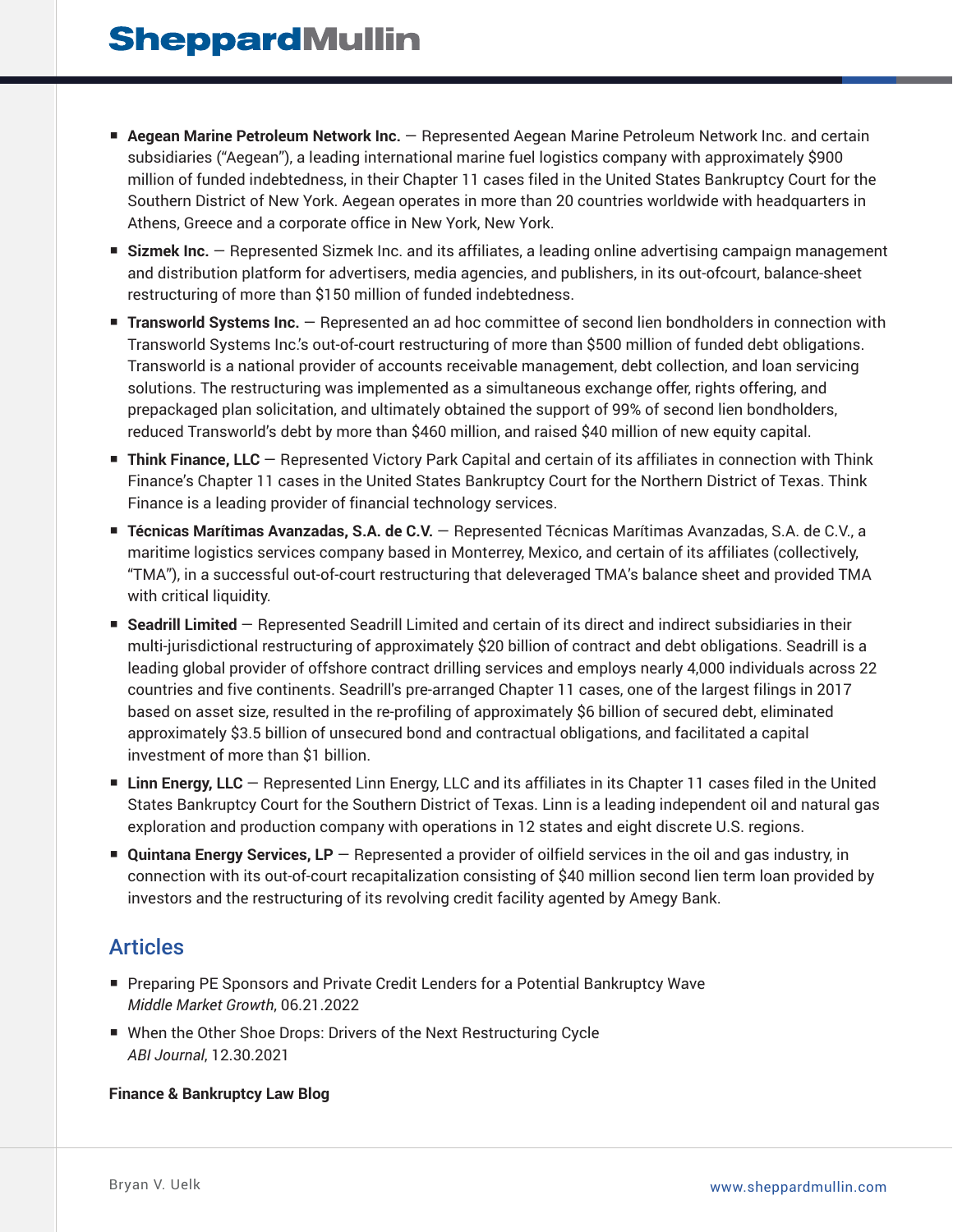# **SheppardMullin**

- "The Role of the Independent Director in a Restructuring," March 23, 2022
- "Communicating Distress in the Digital Era," March 15, 2022
- "Sheppard Mullin and M3 Partners Weigh In on the Potential Drivers of the Next Restructuring Cycle for the ABI Journal," January 4, 2022
- "Seven Commandments for the Financially Distressed Company" October 6, 2021

#### Media Mentions

Alpha Media Completes Financial Restructuring *All Access*, 07.16.2021

Alpha Media Gets OK For \$267M Chapter 11 Plan *Law360*, 04.01.2021

Alpha Media Hits Ch. 11 To Beat COVID-19 'Headwinds' *Law360*, 01.25.2021

### Speaking Engagements

American Bankruptcy Institute, New York City Bankruptcy Conference, Panelist, *Revisiting Bad-Faith Filings: Exiting Chapter 11,* June 2022

#### **Memberships**

- NextGen Leaders Committee Member, Association for Corporate Growth Chicago
- NextGen Committee Member, Turnaround Management Association
- Member, American Bankruptcy Institute
- Member, American Bar Association
- Member, Cradles to Crayons Chicago Young Professionals Council

#### **Practices**

Bankruptcy and Restructuring Bankruptcy Litigation Distressed Acquisitions Under Bankruptcy Code § 363

#### **Industries**

Cannabis Energy, Infrastructure and Project Finance **Healthcare** Hospitality